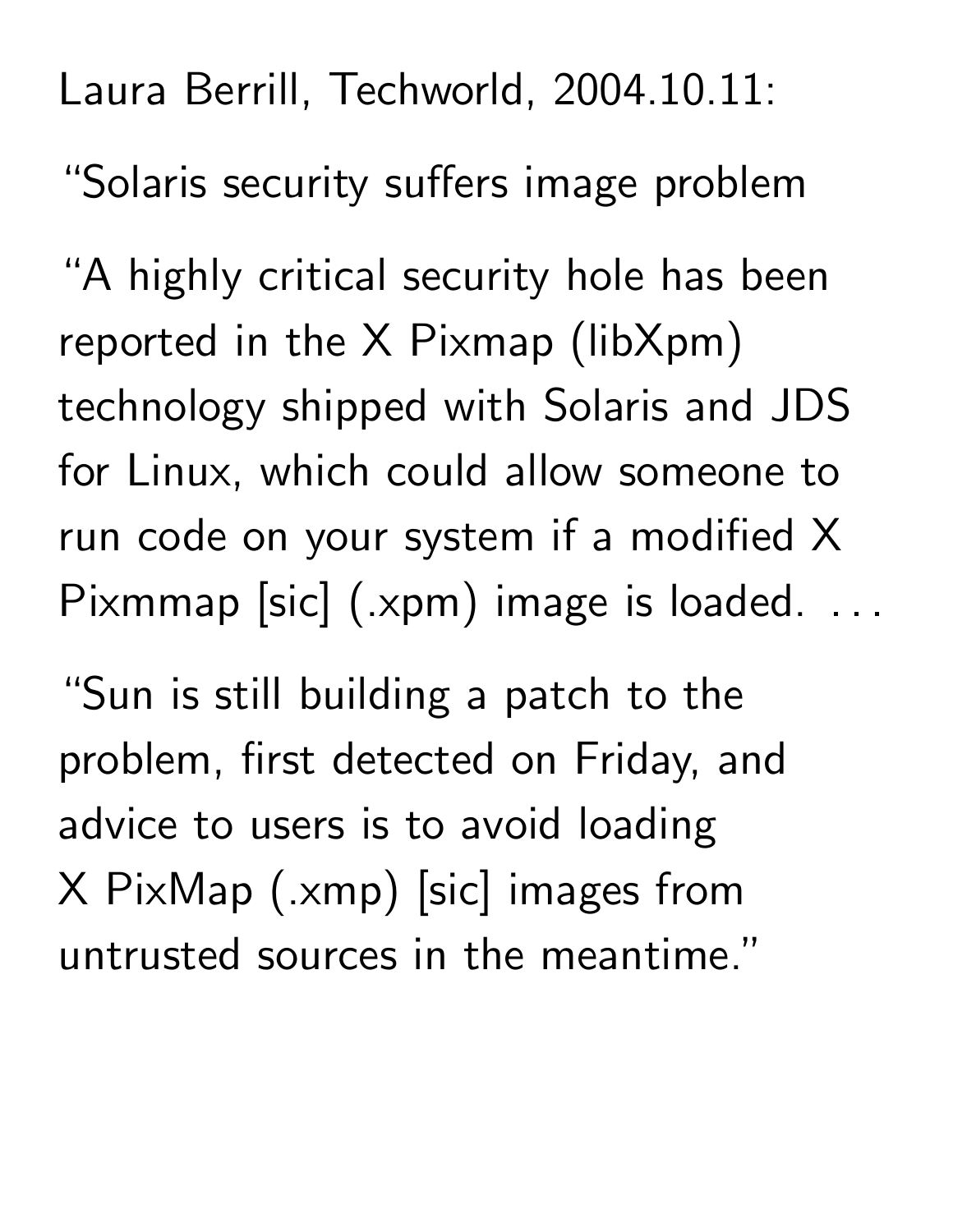Many programs use libxpm; Sun's JDS is just one of them.

This bug was published on 2004.09.15 by Chris Evans: http://msgs.securepoint.com /cgi-bin/get/bugtraq0409/119.html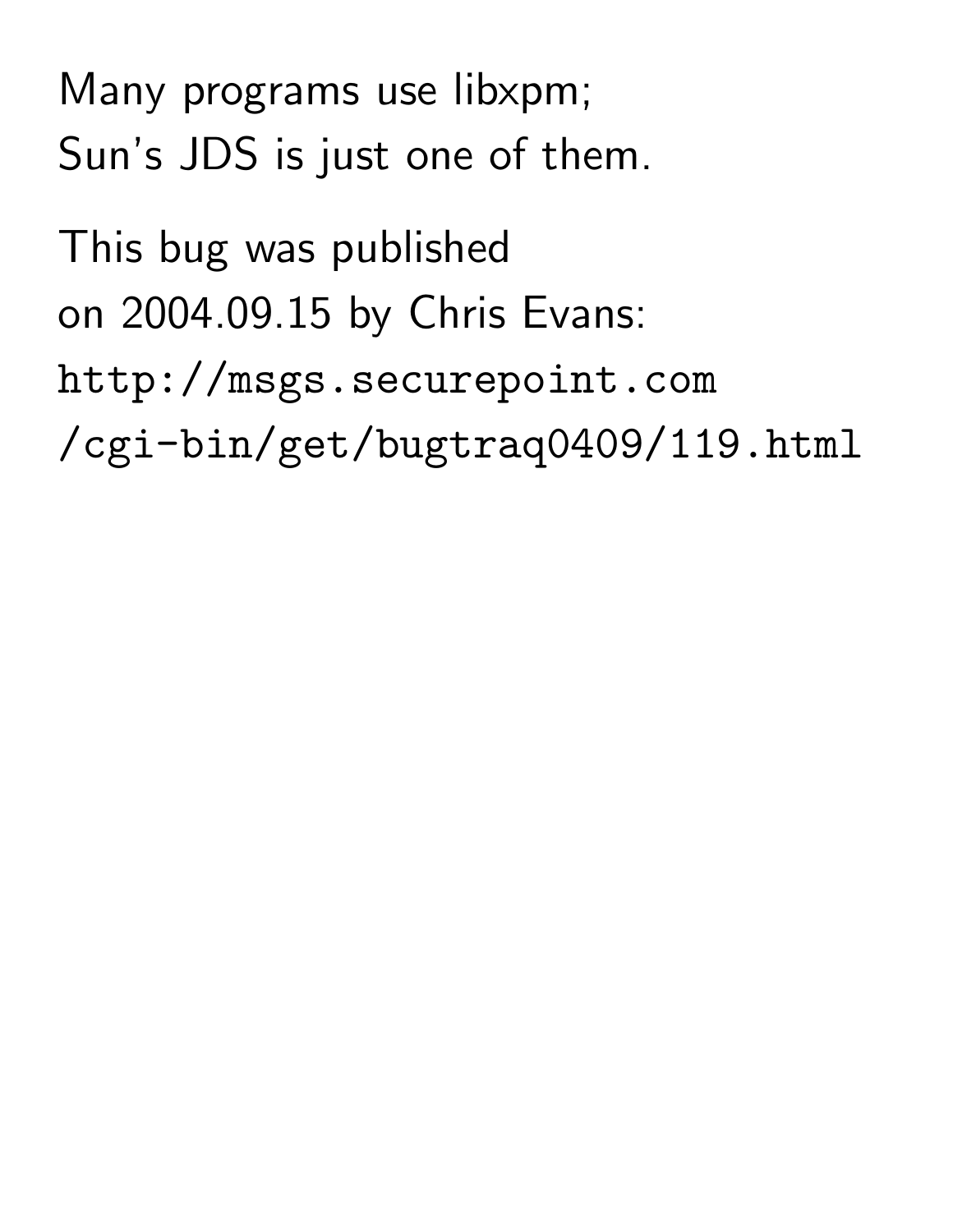Assignment due 2004.10.15: read textbook Chapter 6 pages 233–244.

Assignment due 2004.10.18: read textbook Chapter 6 pages 244–253.

Assignment due 2004.10.20: read textbook Chapter 6 pages 254–263.

Assignment due 2004.10.22: read textbook Chapter 6 pages 263–276.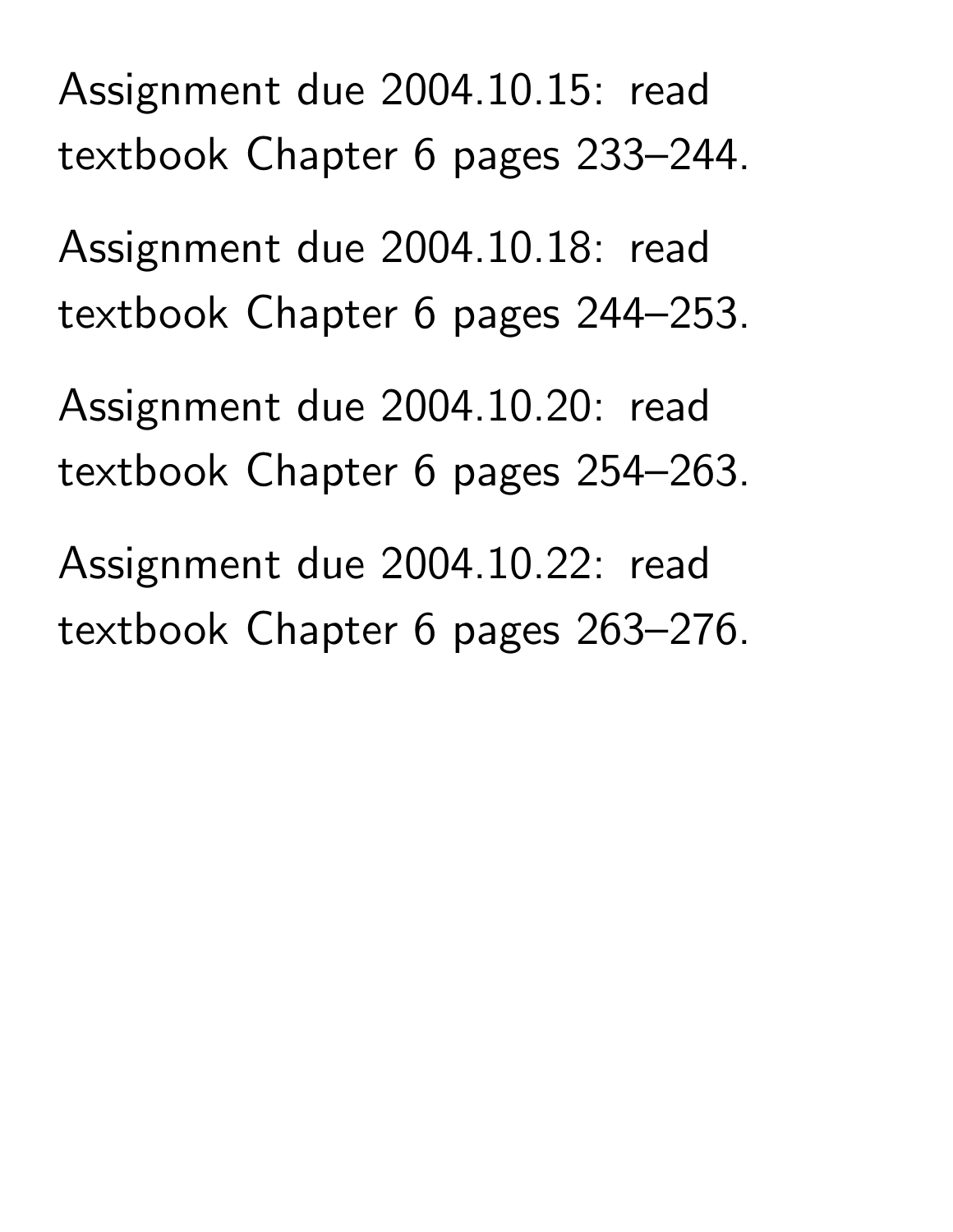#### The printing problem, recap

If printer and user's pagesprinted file are writable to user (i.e., owned by user, or permissions 622), then the user has too much power.

If writable to network server that trusts user to identify himself, then the user has too much power.

The setuid-lpr solution: printer and user's pagesprinted file are writable only to root; lpr program is setuid, so it runs as root.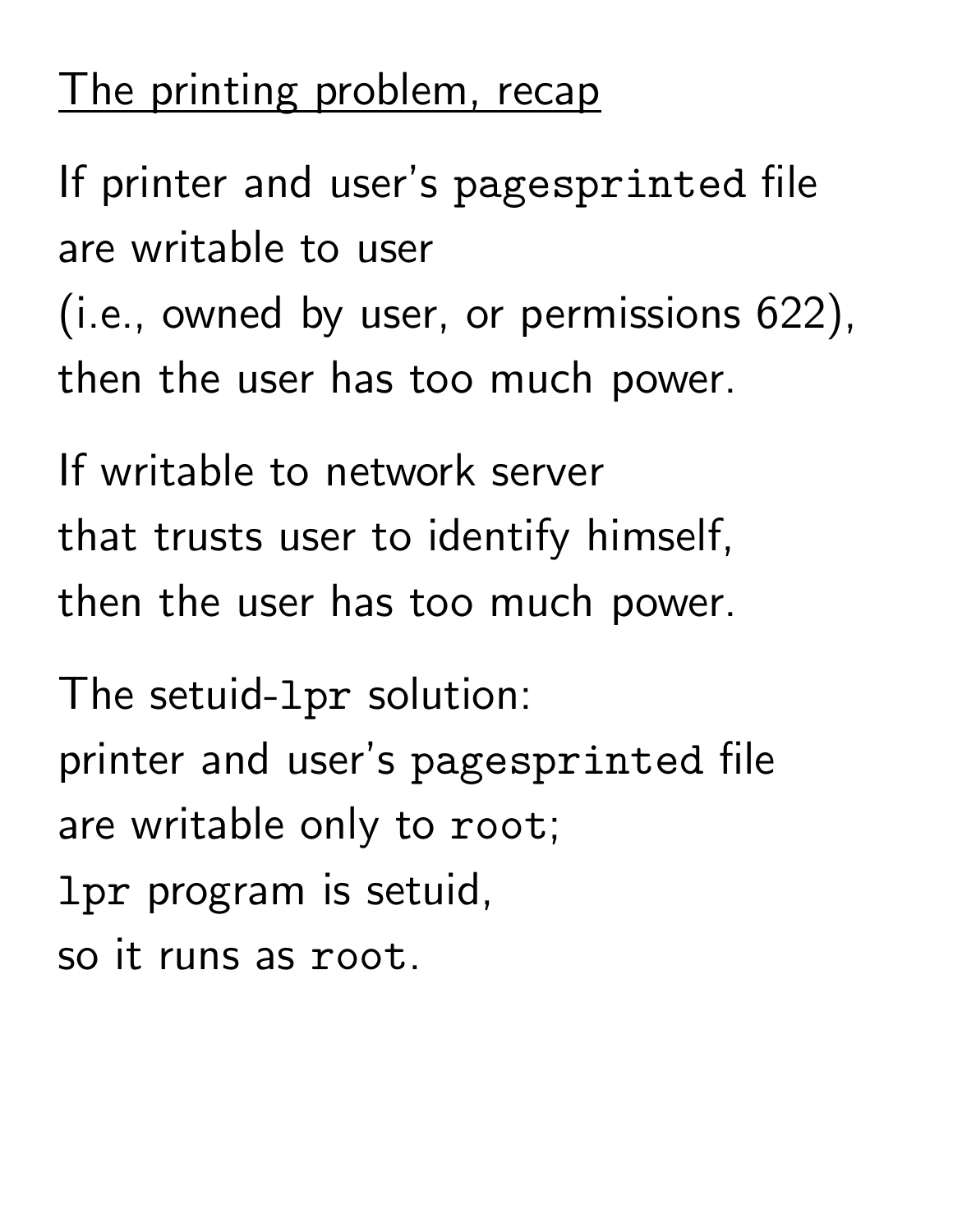Setuid lpr can be secure, but only if it's written very, very, very carefully.

Local attacker has many ways to control a setuid program: fds, args, environ, cwd, tty, rlimits, timers, signals, etc. Even worse, this list varies between Linux, BSD, Solaris, etc.

Writing a program that handles all of these channels safely is much more difficult than writing a program that handles a single input channel safely.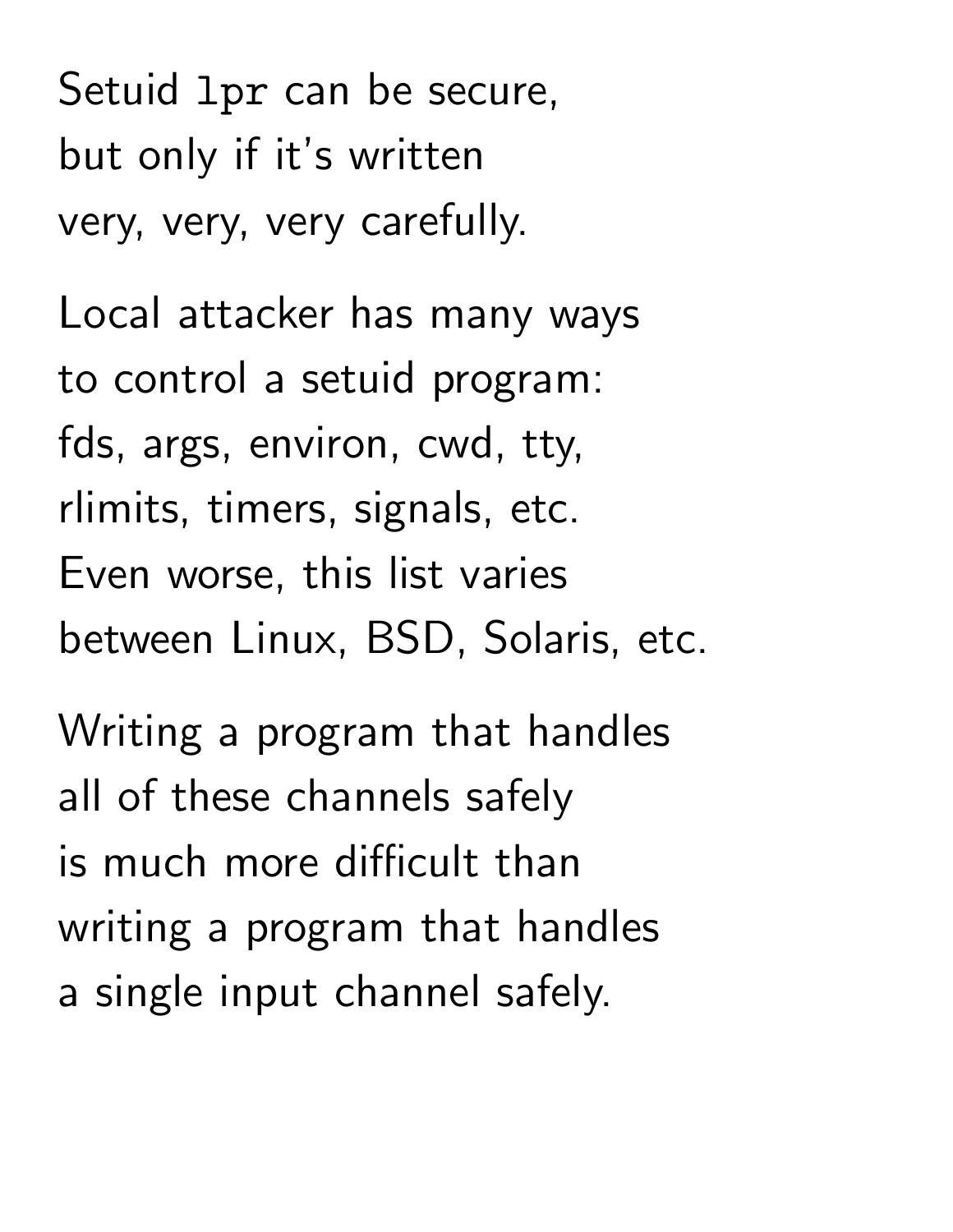UNIX has many setuid programs providing restricted access to the password database, modems, printers, mailboxes, terminals, etc.

Tiny bugs in these programs have produced many security holes. We'll see the details.

Could eliminate the setuid programs using new getpeereid syscall or using cryptographic tools, but setuid is still widely used and continues generating new holes.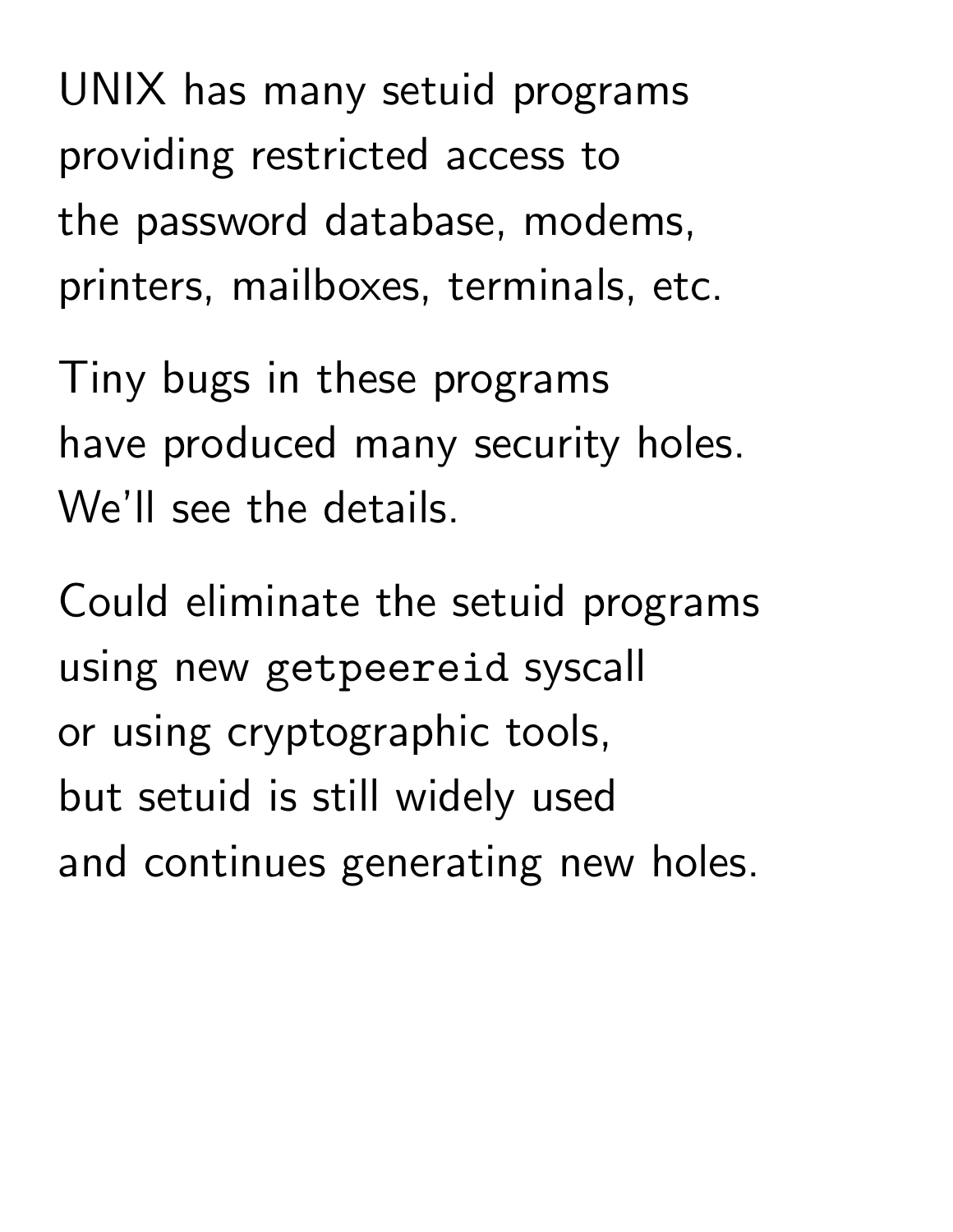# What is a process?

Computer's memory is divided into processes and the kernel:

| kernel        |  |
|---------------|--|
| process 1     |  |
| process 2     |  |
| process 3     |  |
|               |  |
| process 30000 |  |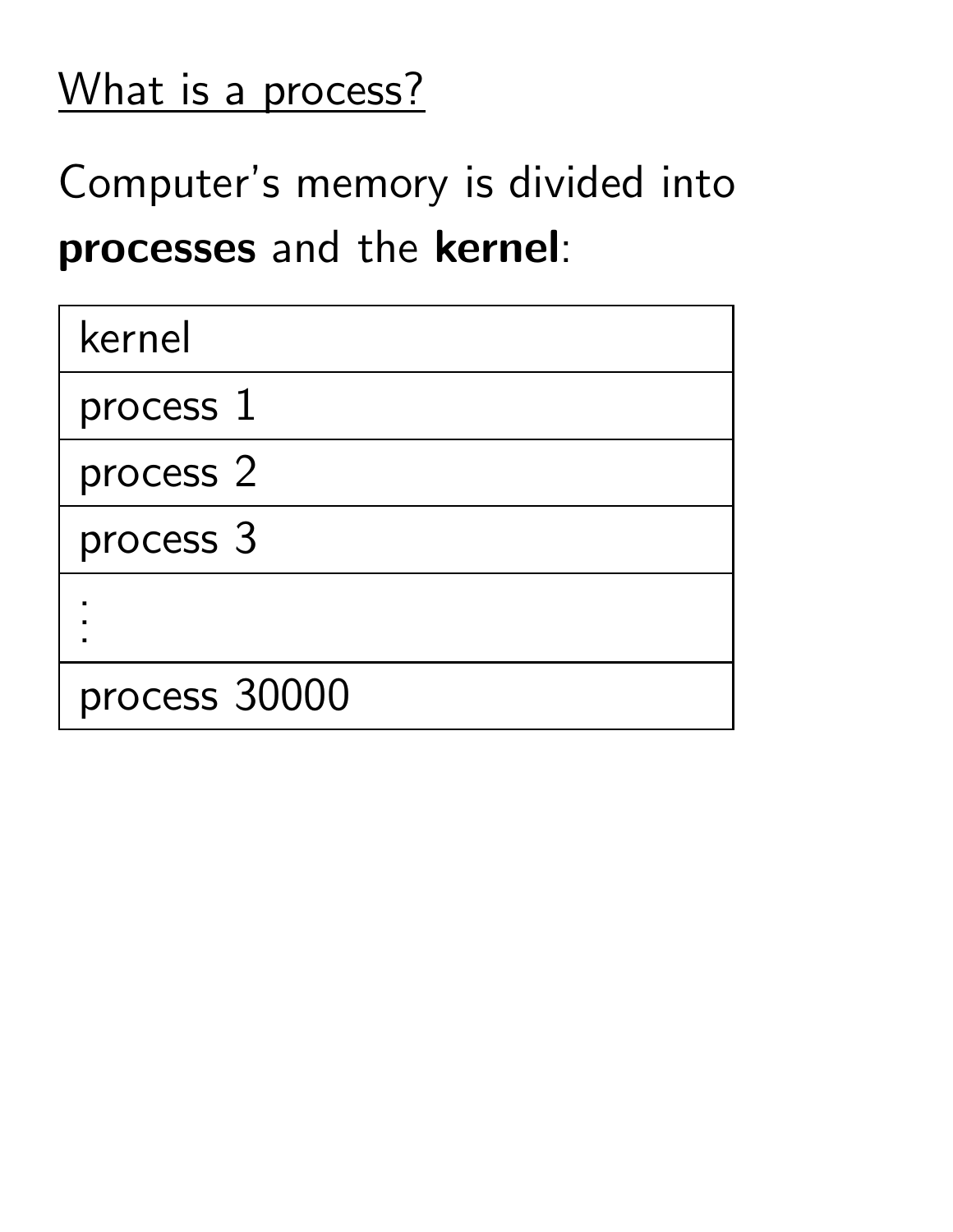# Each process contains system data, registers, and RAM:

| kernel             |      |      |            |
|--------------------|------|------|------------|
| process $1$        | data | regs | <b>RAM</b> |
| process 2          | data | regs | <b>RAM</b> |
| process 3          | data | regs | RAM        |
|                    |      |      |            |
| process 30000 data |      | regs | RAM        |

Picture is not to scale. RAM has several big "segments": text (running program), data (global variables), stack (local variables), heap (allocated variables), etc.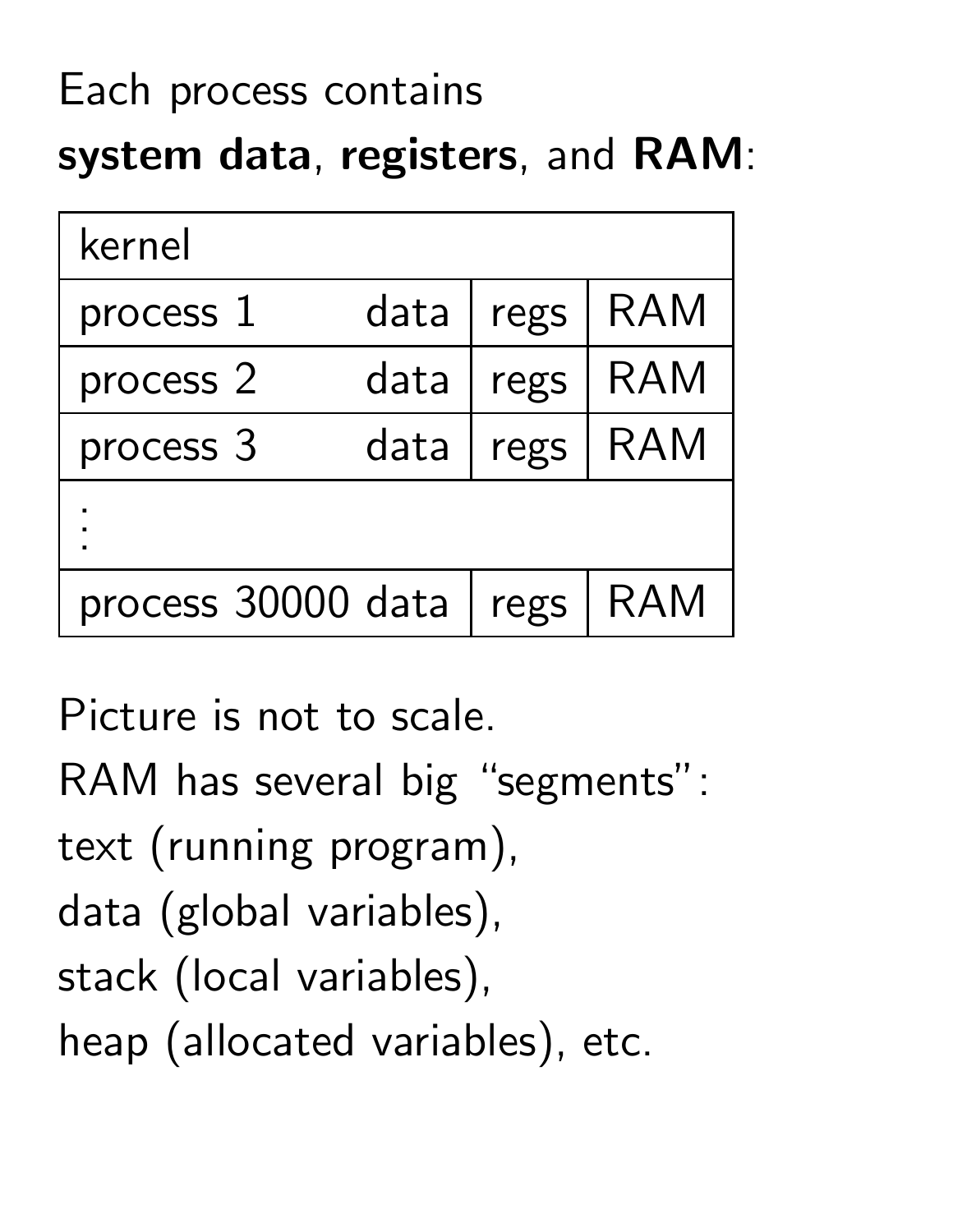System data for a process (often called struct proc): user identifier, more identifiers, process group, process session, open file information, signal actions, etc. Details: /usr/include/sys/proc.h.

Process cannot read or write this data except through syscalls.

Process cannot read or write another process's data/regs/RAM except through syscalls.

(CPU enforces these restrictions. Syscalls are defined by kernel.)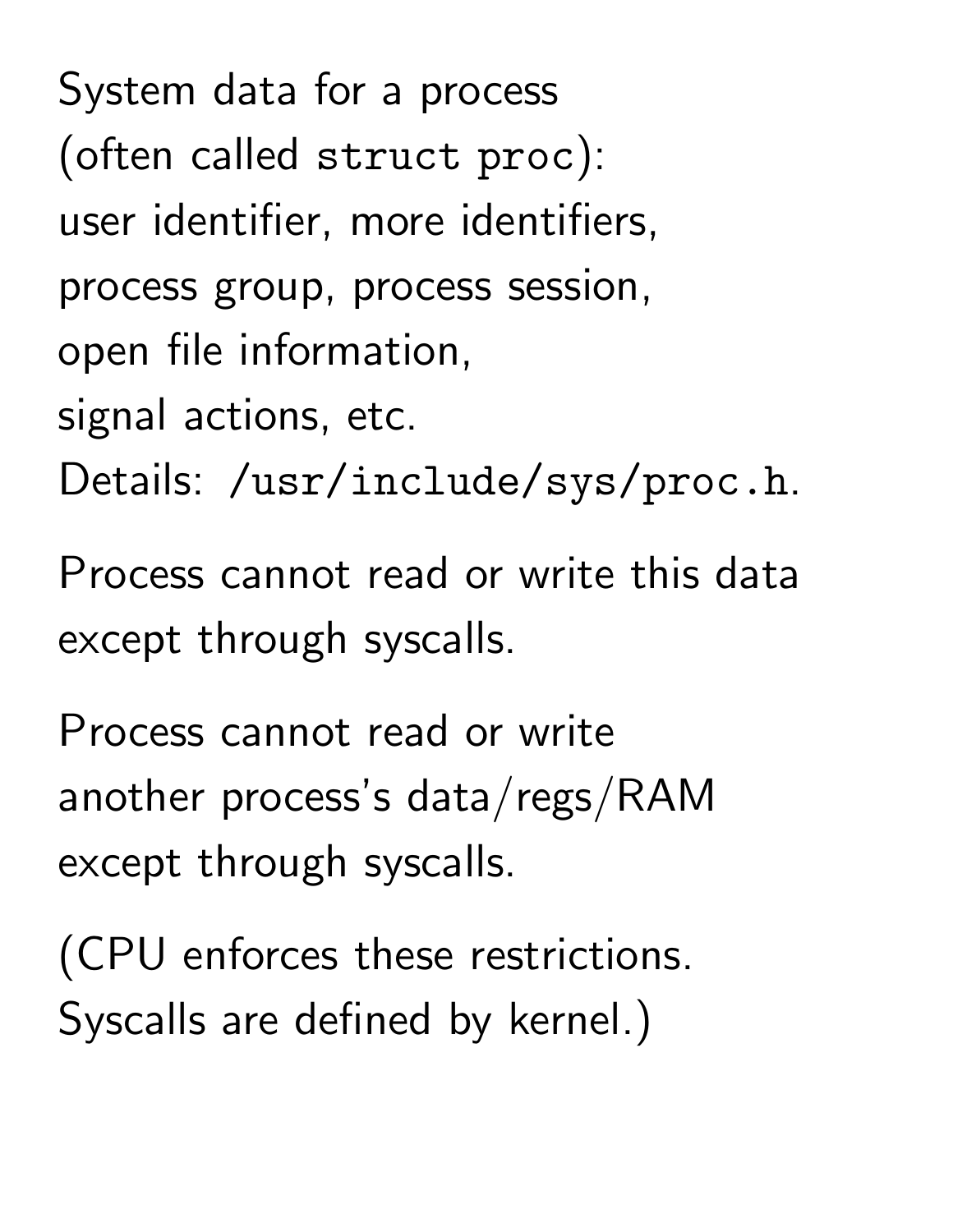Say user Joe has identifier 1257.

Joe logs in and runs a program, i.e., creates a process containing that program in its RAM. Process user identifier is 1257.

Process tries opening /dev/ulpt0 for writing with open syscall.

The open syscall checks whether this access is allowed.

Rules, a bit simplified: if /dev/ulpt0's owner matches process's user identifier, or if process's user identifier is 0 (root), or if file permissions are 622, writing is allowed. Otherwise not.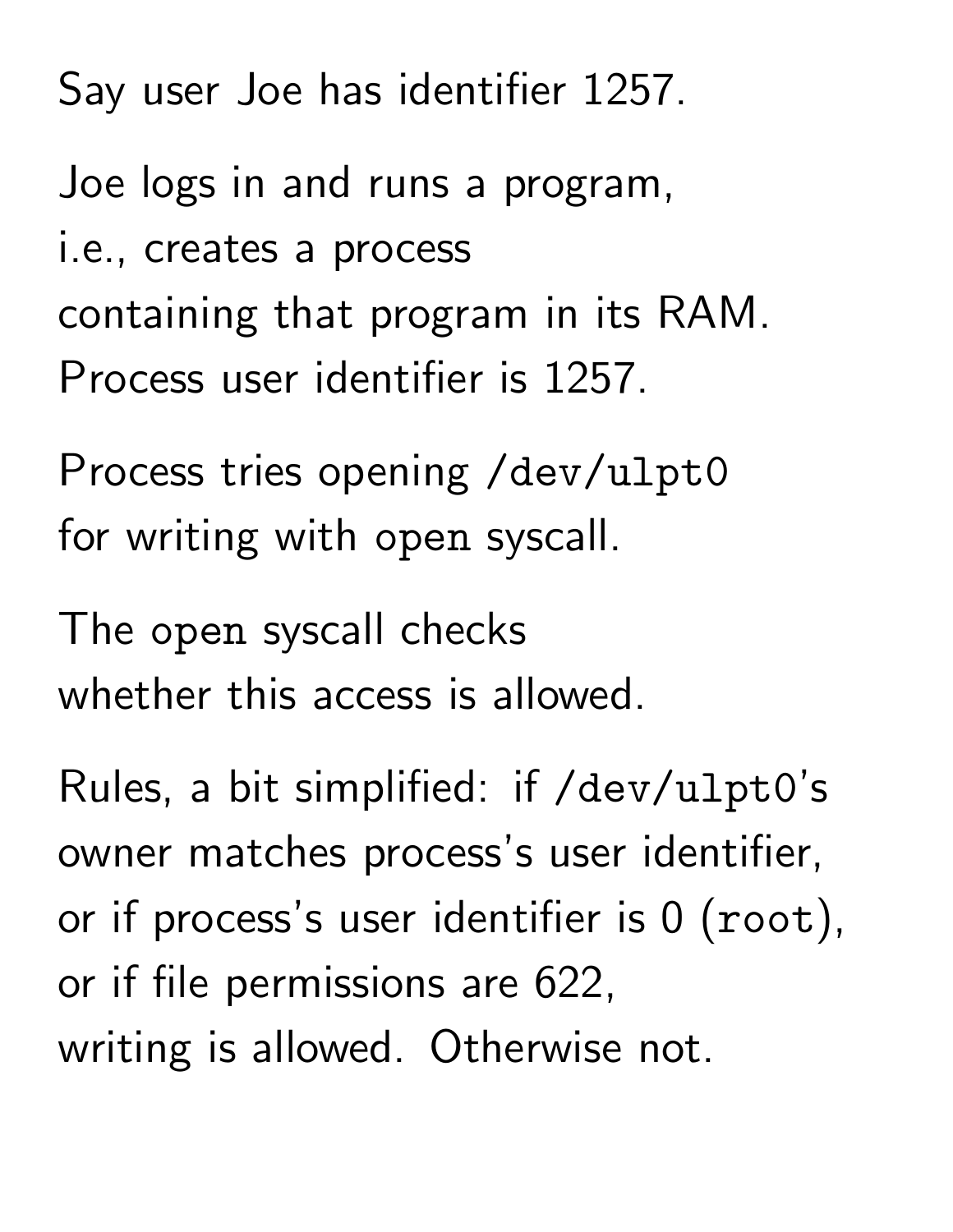Assume that /dev/ulpt0 has permissions 600 and owner different from 1257. Then the open fails.

However, suppose the program has owner 0 and permissions 4755 (setuid). Then the process user identifier is 0 instead of 1257, so the open succeeds.

Similarly: If root logs in and runs a non-setuid program, the process user identifier is 0, so the open succeeds.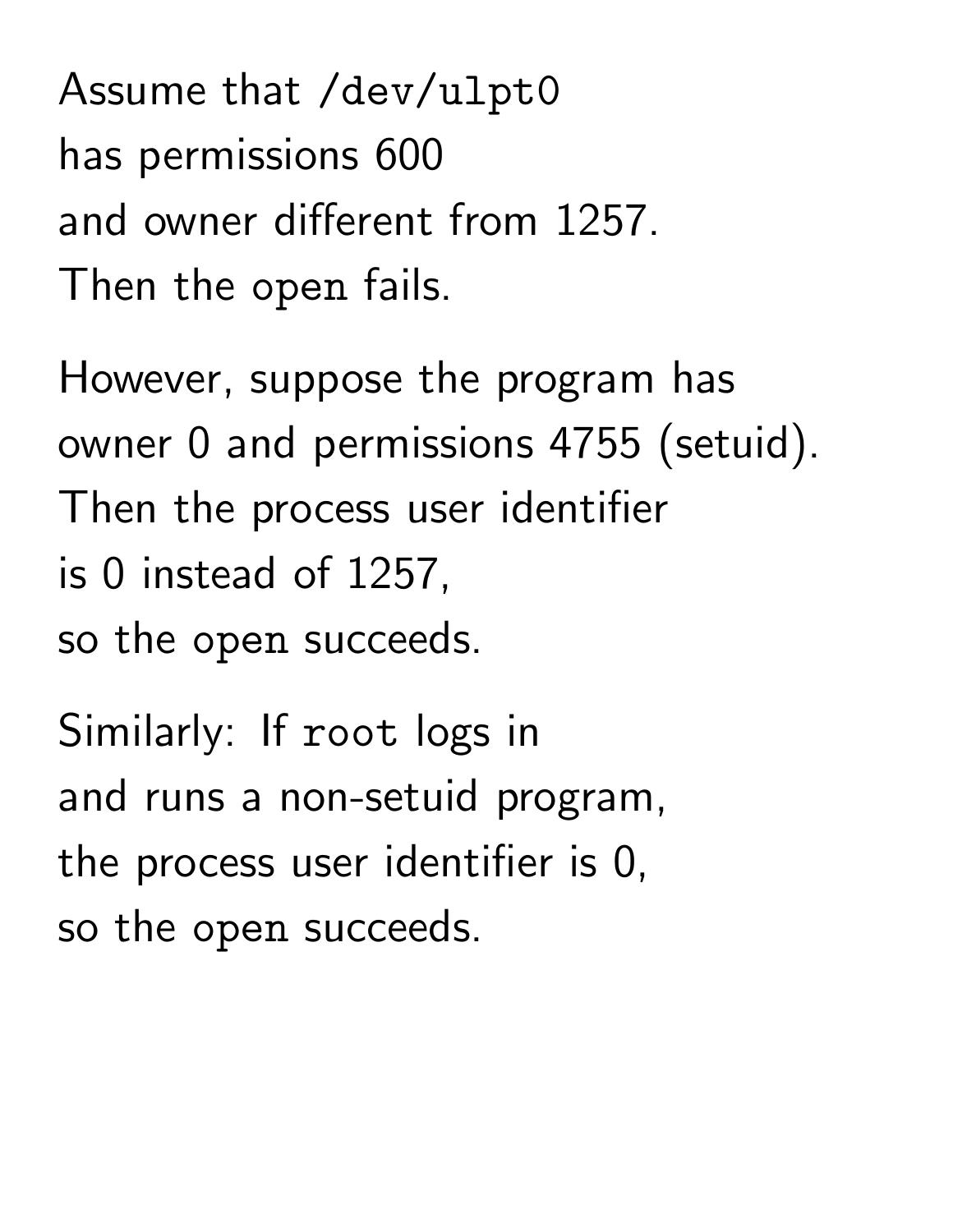# A simple setuid security hole

Recall that lpr needs to handle /etc/lpd/joe/pagesprinted. Where does it find username joe? Here's an easy way: getenv("USER"). Whoops, that's a security hole! Joe can charge his printing to Bill. SunOS 4.1.3 chsh command had the same security hole until 1997. (Caught by Trevor Linton.)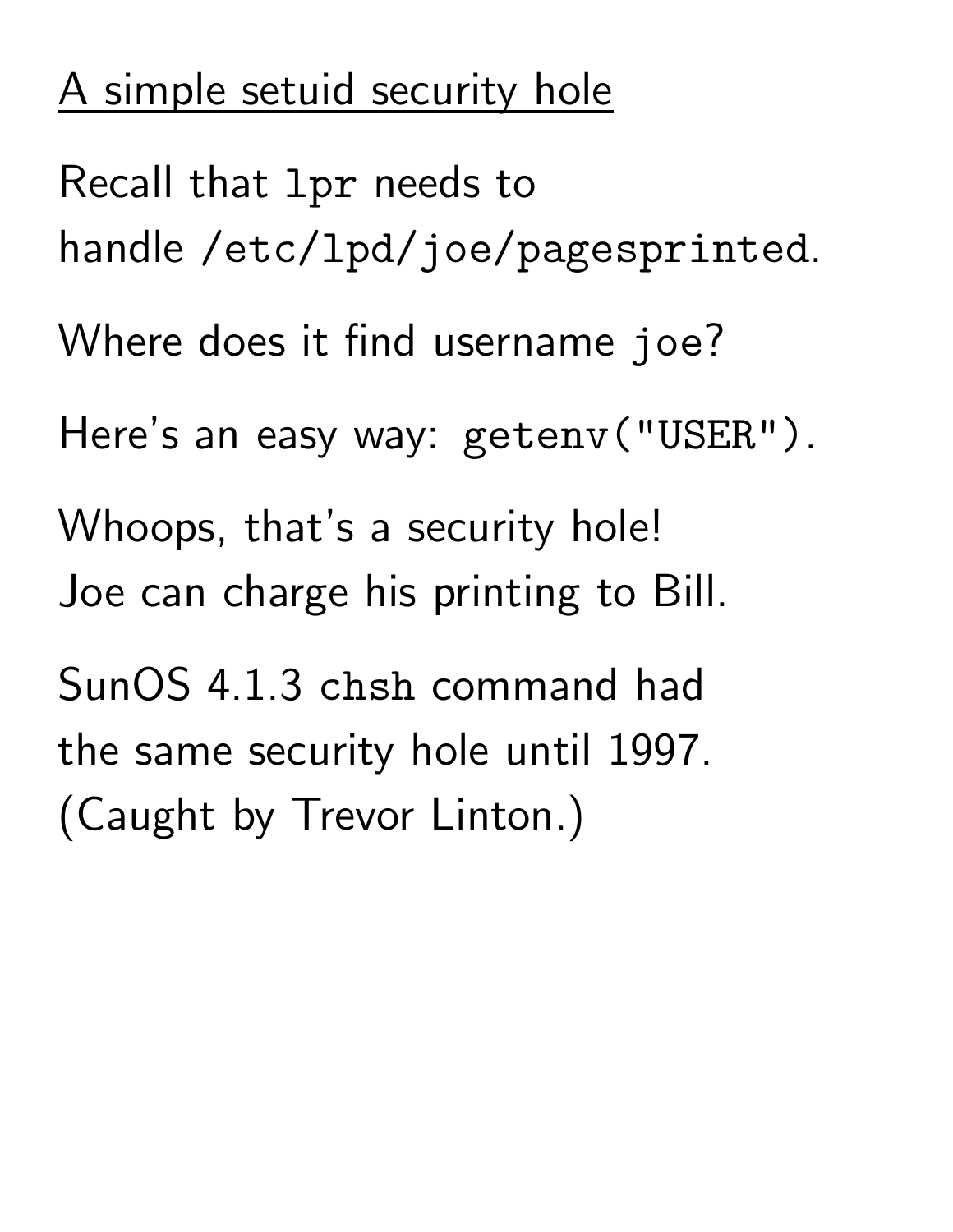What does Joe do? He runs env USER=bill lpr so that getenv("USER") returns "bill" inside lpr.

What env does: execve("/usr/bin/lpr" ,{"lpr",0} ,{"PATH=...","USER=bill",0})

The strings PATH=... and USER=... are environment variables. They're controlled by Joe.

getenv ends up reading USER=bill and trusting it.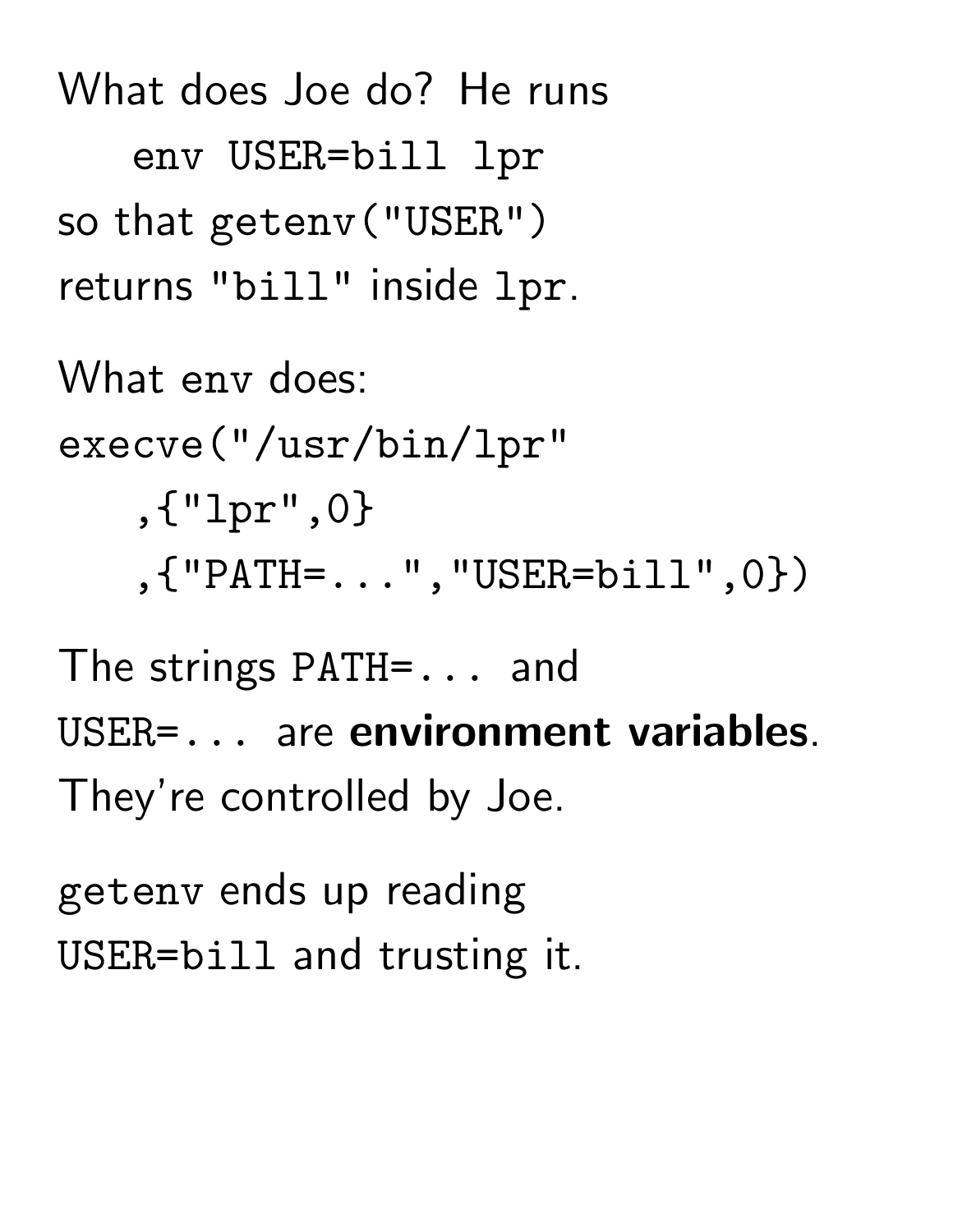Let's watch this attack in detail.

Process is owned by Joe: i.e., user identifier 1257.

Process runs execve("/usr/bin/lpr" ,{"lpr",0} ,{"PATH=...","USER=bill",0}).

What does the execve syscall do?

- 1. It copies the lpr code and data from the file /usr/bin/lpr into RAM.
- 2. Because /usr/bin/lpr is setuid 0, execve sets the process uid to 0.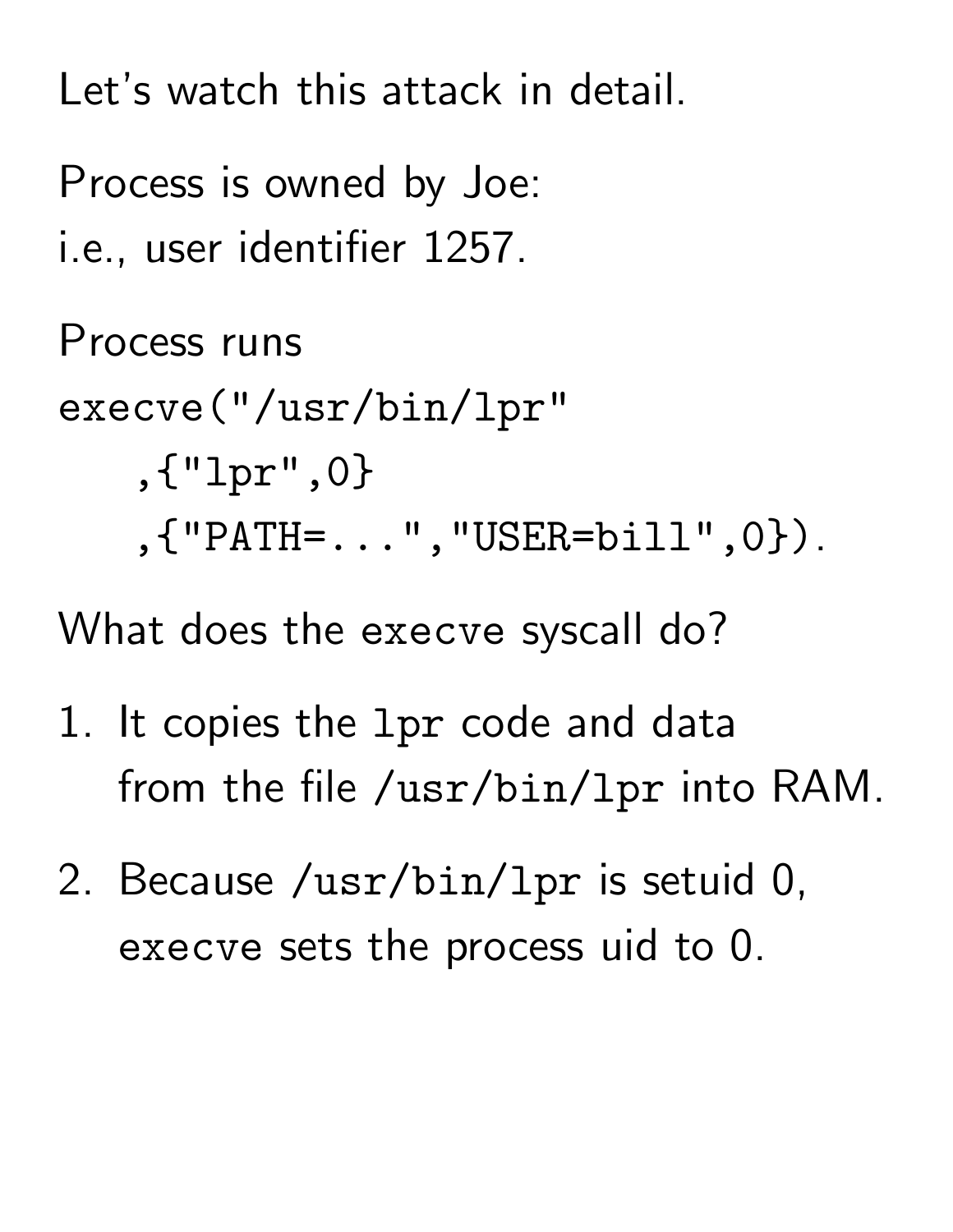- 3. It clears the rest of memory, except that it pushes {"lpr",0} and {"PATH=...","USER=bill",0} onto the stack.
- 4. It creates a variable environ pointing to  ${^{\{\text{''}}\text{PATH}=\dots\text{''}, \dots\}}$ .
- 5. It pushes that pointer, a pointer to {"lpr",0}, and 1 onto the stack.
- 6. It jumps to the start of lpr's main.

Later getenv uses environ to find "USER=bill".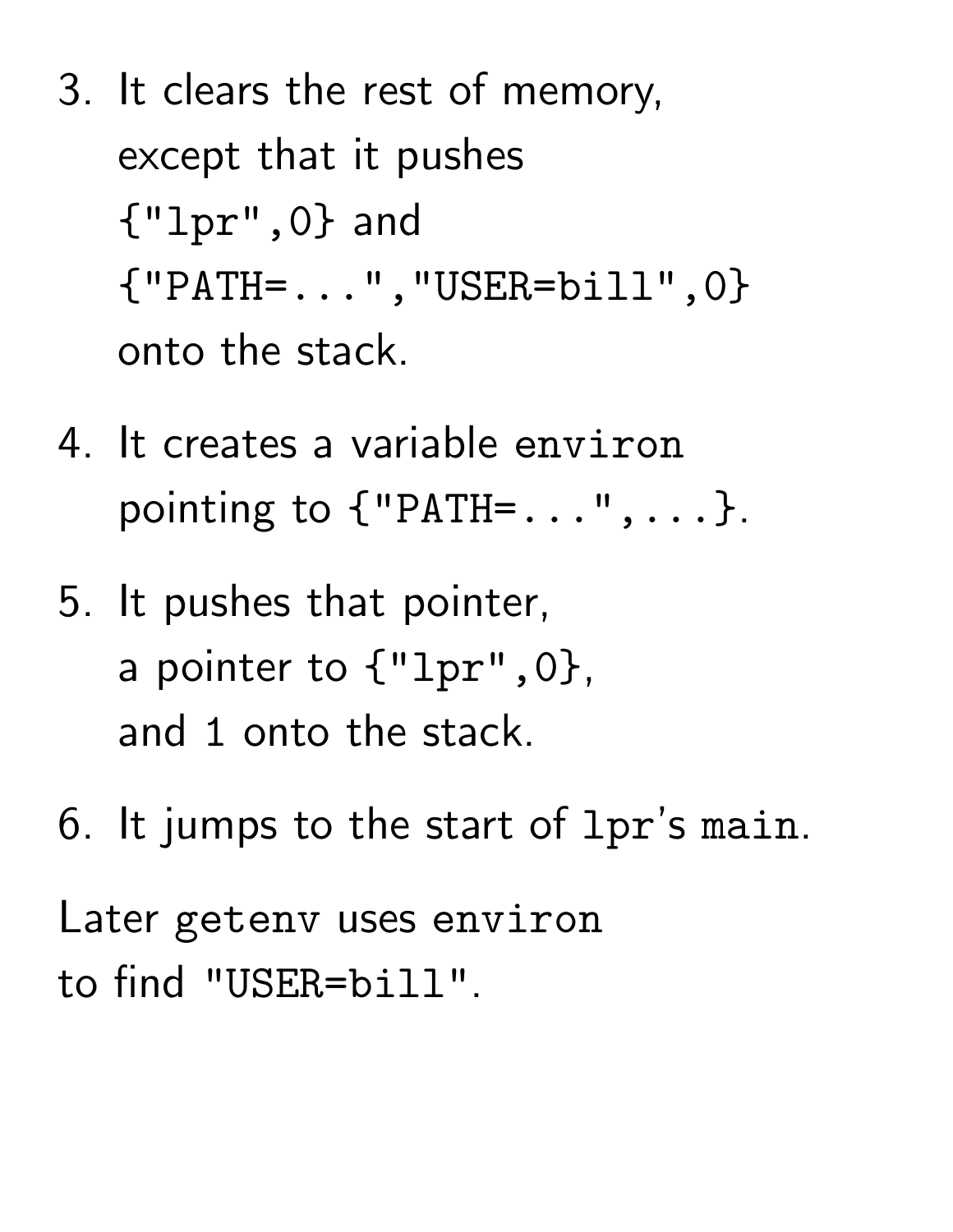### What should 1pr do instead?

Process has another uid in system data: the "real uid." For setuid programs, the uid changes; the real uid doesn't. In this case, the uid is 0; the real uid is 1257. getuid is a syscall

that returns the real uid.

lpr should call getuid, handle /etc/lpd/1257/pagesprinted.

getenv("USER") can't be trusted in setuid programs, but getuid() can.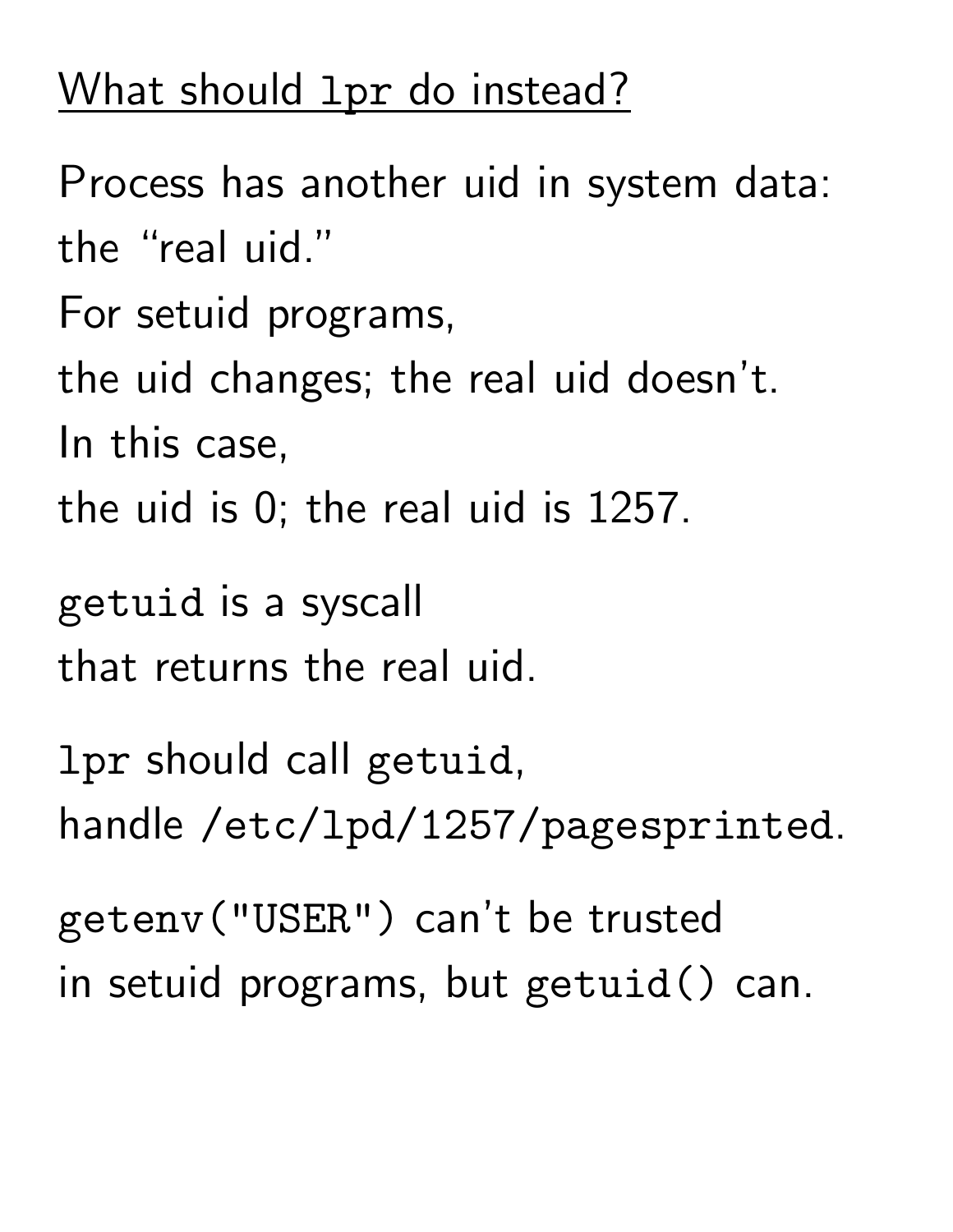### Another example

Sendmail bug fixed 1996.10.17:

 $h = res\_search(host, \ldots);$ Why is this a bug?

Sendmail is a setuid program.

It accepts mail from local users into an outgoing "mail queue":

bill% sendmail -t

To: eric@cs

Here's the secret number

you wanted: 867-5309.

Sendmail might deliver the mail now, but not if this computer is busy. (Attacker can make the computer busy.)